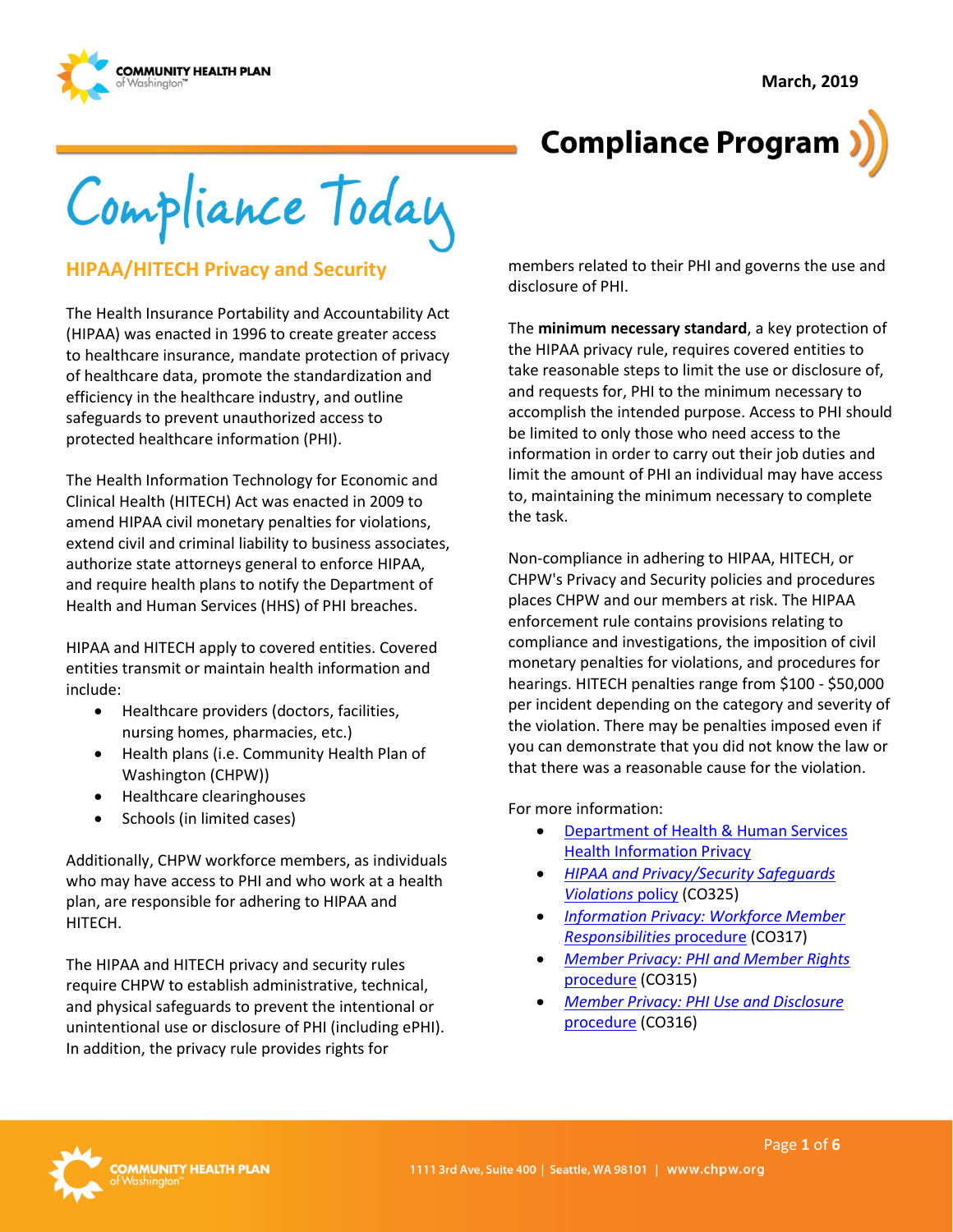**March, 2019**



# **Compliance Program**

Compliance Today

# **CHPW Cybersecurity Community**

Cybersecurity is a critical issue for everyone to be aware of. The always-on, always-connected environment we are accustomed to and the rapid increase of mobile computing means that everything we do in our lives and at work relies on technology and the Internet. Cybersecurity involves protecting this information by preventing, detecting, and responding to attacks.

Our reliance on technology and the Internet brings with it many cybersecurity risks, such as viruses, worms, hackers or intruders, malicious code (malware), spyware/adware, and system and software application vulnerabilities. It is important for each of us to be aware of and recognize these risks and to take steps to minimize those risks. Steve Swanson, VP of IS&T, notes, "I am confident that CHPW has placed the appropriate attention toward improving our already solid protections against cybersecurity threats. However, the technology world changes daily and it is important that CHPW continually manages, re-evaluates, and updates cybersecurity practices and disciplines."

### **Cyber Security Task Force**

CHPW established the Cybersecurity Taskforce in 2015. This multi-disciplinary team is comprised of Human Resources, Compliance, Legal, Internal Audit, and IS&T. The group's primary objective is to oversee CHPW's disciplines and practices related to cybersecurity, ensuring that CHPW is well protected now and into the future. This group is responsible for sharing and implementing industry best practices related to cybersecurity protection. In addition, the group serves as a working group for discussing of, and resolution to,

data and systems security opportunities relevant to CHPW business interests.

### **Vendor Security Assessment Program**

Established in early 2017, the VSAP program is designed to continually evaluate and monitor our technology vendor partners in possession of, or having access to, CHPW data and computing systems. These disciplines have become increasingly important in recent years due to the proliferation of data and information mobilization. CHPW must know which vendors are managing our sensitive data and how they protect it from cyber-attacks.

### **Cyber Security Community**

Do you know who comprises CHPW's Cybersecurity Community? The answer is simple; you! Workforce members play a critical role in CHPW's Cybersecurity Community and the protection of CHPW and members' information. Promoting strong cybersecurity is everyone's responsibility. This means that every CHPW workforce member must take a part in making our enterprise cyber-safe. Activities such as using strong system passwords, locking your laptop properly, not downloading software from the internet, and encrypting emails containing sensitive information are all examples of how each individual can become a contributing member of the Cybersecurity Community at CHPW.

For more information:

- *[HIPAA Security](http://chpsp/PP/Compliance/HIPAA%20Security%20Policy%20-%20CO330.pdf)* policy (CO330)
- *[Security Incident Response](http://chpsp/PP/Compliance/Security%20Incident%20Response%20Policy%20-%20CO370.pdf)* policy (CO370)
- *[Access, Device, and Media Controls](http://chpsp/PP/IST/Access%20Device%20and%20Media%20Controls%20Procedure%20-%20IT102.pdf)* procedure (IT102)
- [http://www.healthit.gov](http://www.healthit.gov/)

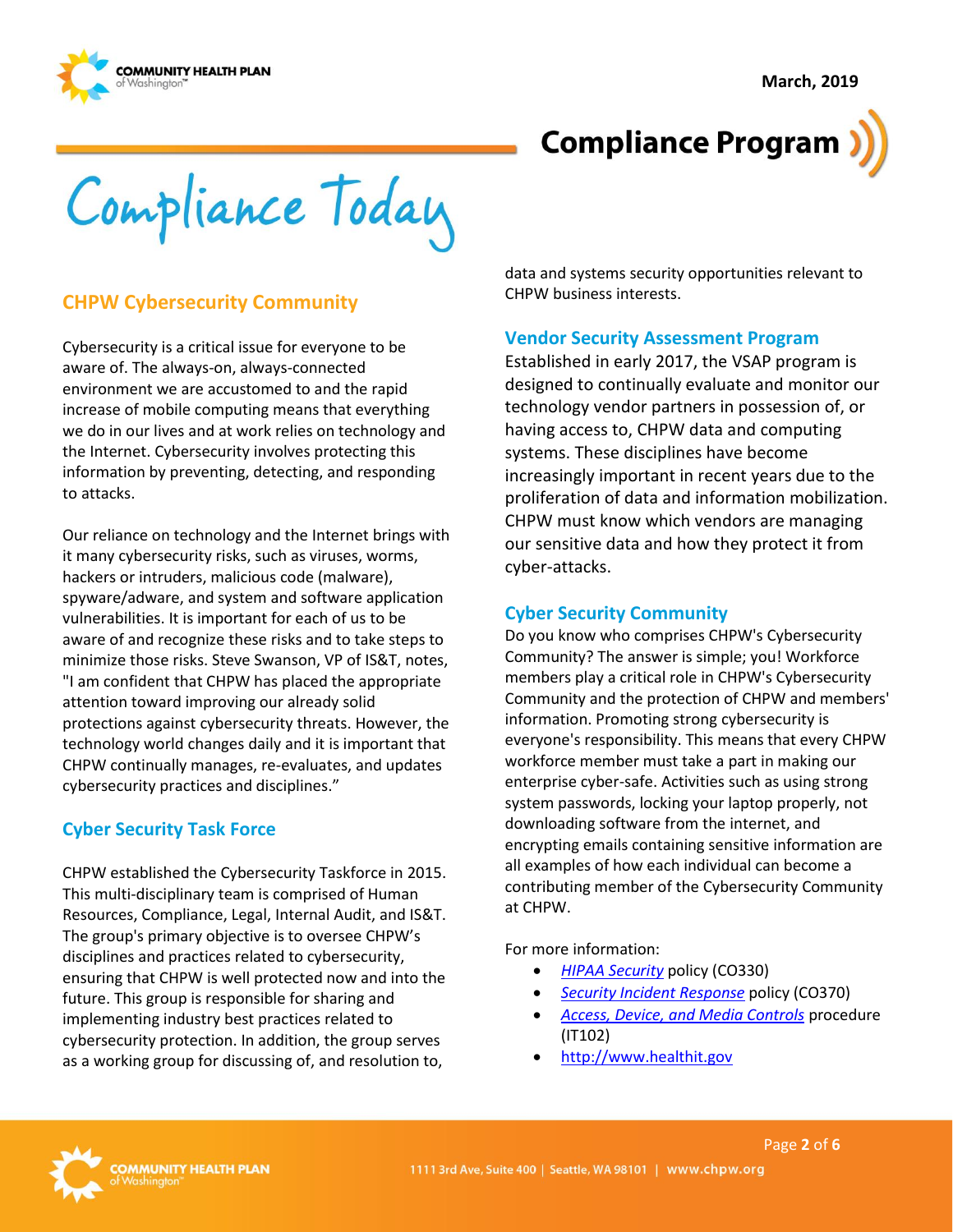



Compliance Today

# **Compliance Launches New Fraud Webpage**

The National Health Care Anti-Fraud Association (NHCAA) estimates that the financial losses to health care fraud are in the tens of billions of dollars each year. In fiscal year 2017, the Federal Government recovered \$2.6 billion in its efforts combatting health care fraud. In addition, investigations conducted by the Department of Health and Human Services' Office of Inspector General (HHS-OIG) resulted in 788 criminal actions against individuals or entities that engaged in crimes related to Medicare and Medicaid, and 818 civil actions.

CHPW's Compliance department maintains a fraud, waste, and abuse (FWA) program to prevent, detect, and correct FWA. This integrative program is designed to address issues across divisions and departments discovered through monitoring and auditing activities and reports from workforce members, CHPW members, first tier, downstream, and related entities (FDR), other health plans, and state or federal agencies.

The Compliance department has been improving ways workforce members and external partners can anonymously report compliance-related matters and are pleased to announce the launch of an updated [Fraud page on the CHPW website.](https://www.chpw.org/fraud-and-identity-theft)

This new page is an easily accessible resource for general FWA information and an avenue for streamlined reporting. This page provides general information on FWA, links to government resources, and information on how to report suspected FWA; including a new anonymous online reporting form.

You can access the new page at: [https://www.chpw.org/fraud-and-identity-theft.](https://www.chpw.org/fraud-and-identity-theft)

For more information, visit:

- *[Fraud, Waste, and Abuse](http://chpsp/PP/Compliance/Fraud,%20Waste,%20and%20Abuse%20Policy%20-%20CO289.pdf)* policy (CO289).
- *[Fraud, Waste, and Abuse](http://chpsp/PP/Compliance/Fraud,%20Waste,%20and%20Abuse%20Procedure%20-%20CO290.pdf)* procedure (CO290).
- *[False Claims Prevention and Whistleblower](http://chpsp/PP/Compliance/False%20Claims%20Prevention%20and%20Whistleblower%20Protections%20Policy%20-%20CO310.pdf)  [Protections](http://chpsp/PP/Compliance/False%20Claims%20Prevention%20and%20Whistleblower%20Protections%20Policy%20-%20CO310.pdf)* policy (CO310).
- *[Fraud, Waste, and Abuse Program Description](http://chpsp/PP/Compliance/Fraud,%20Waste,%20and%20Abuse%20Program%20Description%20-%20CO-PROG3.pdf)*.

# **Enhanced Compliance Hotline Reporting**

Community Health Plan of Washington (CHPW) is committed to conducting business with the highest degree of ethics, integrity, and compliance with laws. Our **Standards of Conduct** set forth these commitments and provide standards for our conduct across our CHPW workforce, governing body, and our first tier, downstream, and related entities (FDRs).

CHPW's Standards of Conduct are an extension of our Mission and organizational values, and go beyond complying with laws; the standards reflect our expectations that CHPW's staff, governing body, and contracted partners (FDRs) will conduct all business with honesty, dignity, and respect for our members, and that all activities are conducted with the utmost degree of integrity. It is important that each of us understand and follow CHPW's Standards of Conduct, comply with all applicable laws, and refrain from business situations that would place CHPW at risk or jeopardize CHPW's integrity and reputation in the community.

In an ongoing effort to improve current processes for anonymous reporting, the Compliance department is happy to announce the expansion of the Compliance

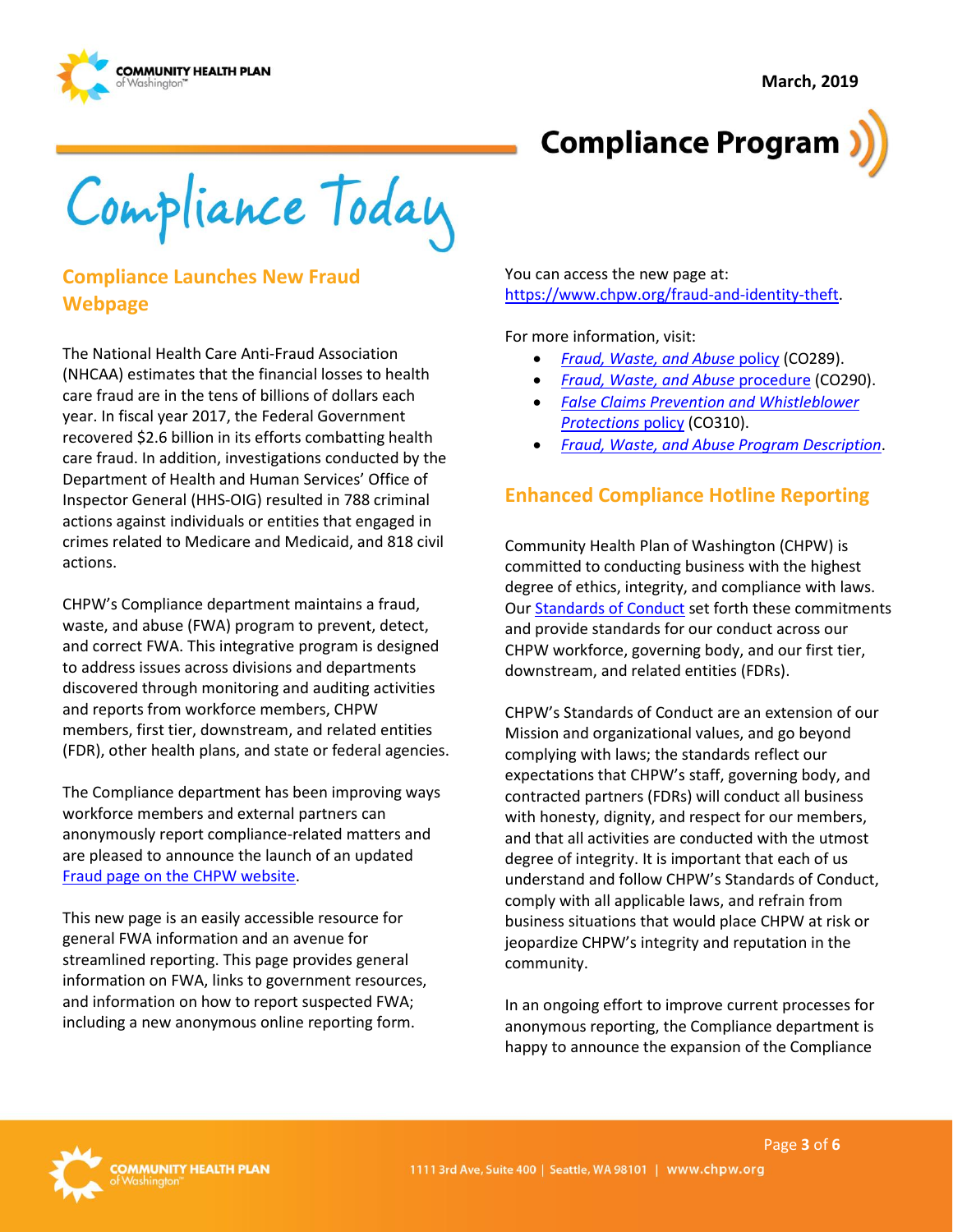



Compliance Today

Hotline reporting to include an online report form option.

You can still report concerns by calling the Compliance Hotline at (800) 826-6762, or by completing the new online form. Both the Compliance Hotline and online reporting form are managed by NAVEX Global. The Hotline and online reporting form are available 24 hours a day, 7 days a week.

As a reminder, CHPW has a zero-tolerance policy against retaliation, or threats of retaliation, against individuals or entities making good-faith reports.

In order to ensure confidentiality and comfort in reporting, NAVEX does not trace or record calls. If you choose to remain anonymous, no one will attempt to identify you. All reports of suspected violations will be thoroughly investigated in a discrete and confidential manner. Reports of suspected violations are forwarded to CHPW's Compliance Officer and the Vice President, General Counsel.

You can visit the new Compliance Hotline reporting site at: [http://chpw.ethicspoint.com](http://chpw.ethicspoint.com/). You can access the online reporting site with the link above, visiting the 'Compliance Reporting' button from the Employee Quick Link on the InsideCHPW home page, and from a link on the Compliance department page on InsideCHPW.

### **How to Make an Online Report**

Select the 'Make a Report' link on the left side navigation menu.



On the following page, select the appropriate category for the report you wish to make. Complete all required fields marked with an '\*' and provide as much detail as you can to facilitate investigation.

When you have completed inputting the information, create a password for your report and hit submit. The system will issue you a 'Report Key' that you can use to log in and follow up on the status and resolution of your report.

• **Note:** you must retain this password and 'Report Key' the system issued. Without these, you will not be able to follow up on your submission. NAVEX is unable to recover this information for you.

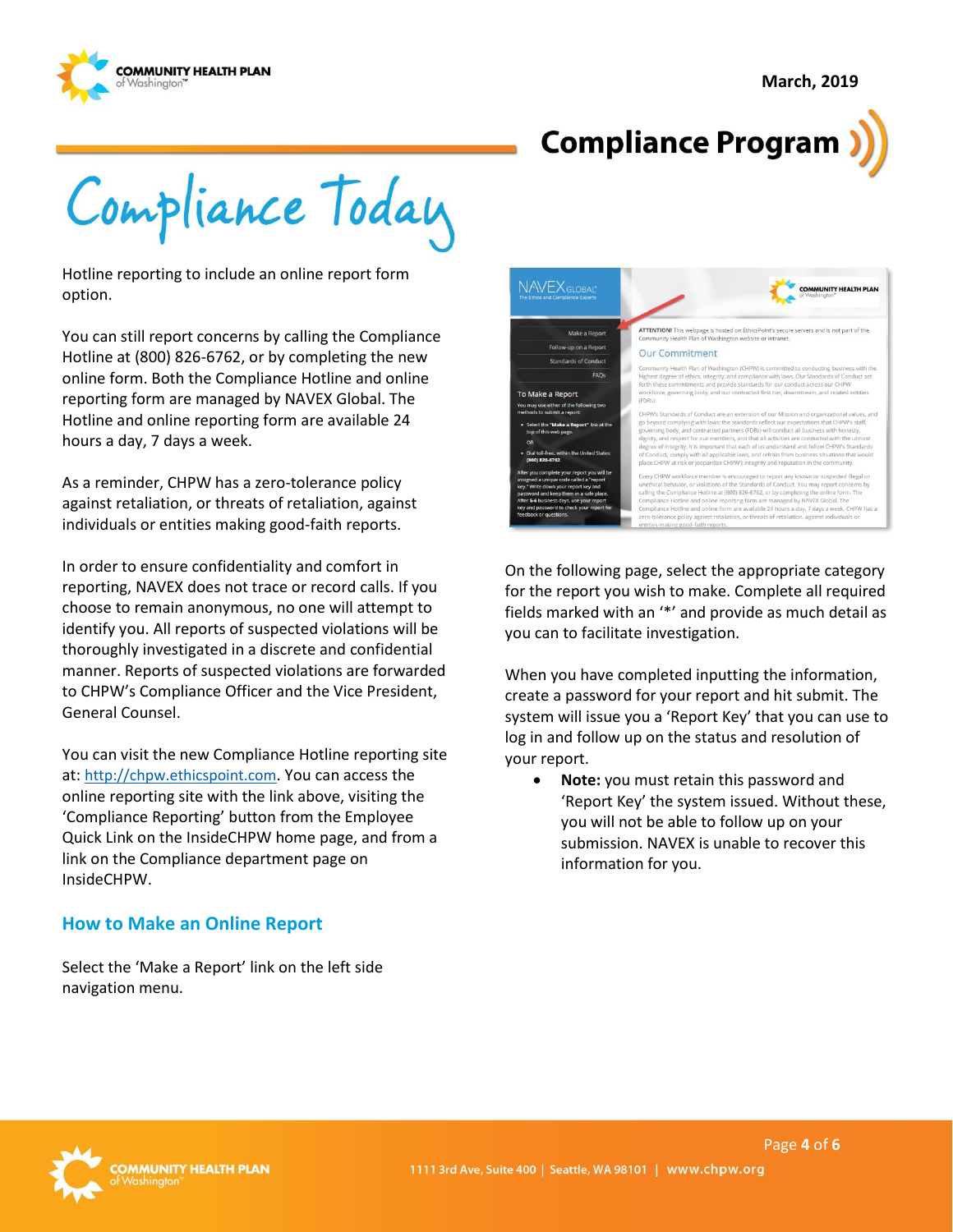



# **Compliance Program**

Compliance Today

When you submit the report, you will be issued a Report Key. Please write it down and keep it in a safe place. We ask you to use this Report Key along with the password of your choosing to return to EthicsPoint through the website or telephone hotline in 5-6 business days. By returning in 5-6 business days, you will have the opportunity to review any Follow-up Questions or submit more information about this incident.

#### Please choose a password for this report:

| <sup>*</sup> Password:    |                                                                 |
|---------------------------|-----------------------------------------------------------------|
| $*$ Re-enter<br>Password: |                                                                 |
|                           | Your passwords must match and be at least four characters long. |
|                           |                                                                 |
|                           |                                                                 |
|                           | <b>Submit Report</b>                                            |
|                           |                                                                 |
|                           |                                                                 |

#### ETHICSPOINT IS NOT A 911 OR EMERGENCY SERVICE.

Do not use this site to report events presenting an immediate threat to life or property. Reports submitted through this service may not receive an immediate response. If you require emergency assistance, please contact your local authorities.

Contact the Compliance department at [compliance.training@chpw.org](mailto:compliance.training@chpw.org) if you have any questions.

# **Compliance Audit Process Survey – 2018**

With a focus on continuous process improvement, the Compliance department conducts an annual survey related to the Audit process. The survey measures business owner experiences and satisfaction with the Compliance department's audit tools and overall processes. The survey is delivered at the end of each year to those business owners who have been audited during that year.

#### **2018 Survey Results Summary**

Overall feedback was positive. Business owners see the Compliance audit process as very collaborative and organized. Audit notice, universe requests, and sample

selections are clear and understandable. Communication between the Compliance department and the business owner is clear and timely. Comparing results to the prior year, respondents' experience illustrates improvement in the quality of content in the forms, reports, and communication providing a better experience than in previous years.

In 2019, the Compliance department will phase in an online review process to review samples as part of the audit.

For more information, contact Amie Schippa, Compliance Manager, at x5092, or at [amie.schippa@chpw.org.](mailto:amie.schippa@chpw.org)

# **Reminders and Updates**

# **Recently Updated Compliance Policies and Procedures**

- *[Fraud, Waste, and Abuse](http://chpsp/PP/Compliance/Fraud,%20Waste,%20and%20Abuse%20Procedure%20-%20CO290.pdf)* procedure (CO290)
- *[Advanced Directives](http://chpsp/PP/Compliance/Advanced%20Directives%20Policy%20-%20CO291.pdf)* policy (CO291)
- *[Compliance Education Program](http://chpsp/PP/Compliance/Compliance%20Education%20Program%20Policy%20-%20CO293.pdf)* policy (CO293)
- *[Compliance Program](http://chpsp/PP/Compliance/Compliance%20Program%20Policy%20-%20CO300.pdf)* policy (CO300)
- *[Privacy Incidents and Breach Notifications](http://chpsp/PP/Compliance/Privacy%20Incidents%20and%20Breach%20Notifications%20Policy%20-%20CO311.pdf)* procedure (CO312)
- *[Compliance Department and Legal Counsel](http://chpsp/PP/Compliance/Compliance%20Department%20and%20Legal%20Counsel%20Policy%20-%20CO313.pdf)* policy (CO313)
- *[Member Privacy: PHI & Member Rights](http://chpsp/PP/Compliance/Member%20Privacy-PHI%20and%20Member%20Rights%20Procedure%20-%20CO315.pdf)* procedure (CO315)
- *[Exclusion Screening](http://chpsp/PP/Compliance/Exclusion%20Screening%20Policy%20-%20CO318.pdf)* policy (CO318)
- *[HIPAA Security](http://chpsp/PP/Compliance/HIPAA%20Security%20Policy%20-%20CO330.pdf)* policy (CO330)
- *[Employee Network and Facility Access](http://chpsp/PP/Compliance/Employee%20Network%20and%20Facility%20Access%20Authorization%20MAC%20Form%20Procedure%20-%20CO335.pdf)  [Authorization](http://chpsp/PP/Compliance/Employee%20Network%20and%20Facility%20Access%20Authorization%20MAC%20Form%20Procedure%20-%20CO335.pdf) MAC Form* procedure (CO335)
- *[Verification of Services \(VOS\)](http://chpsp/PP/Compliance/Verification%20of%20Service%20VOS%20Policy%20and%20Procedure%20-%20CO356.pdf)* policy and procedure (CO356)